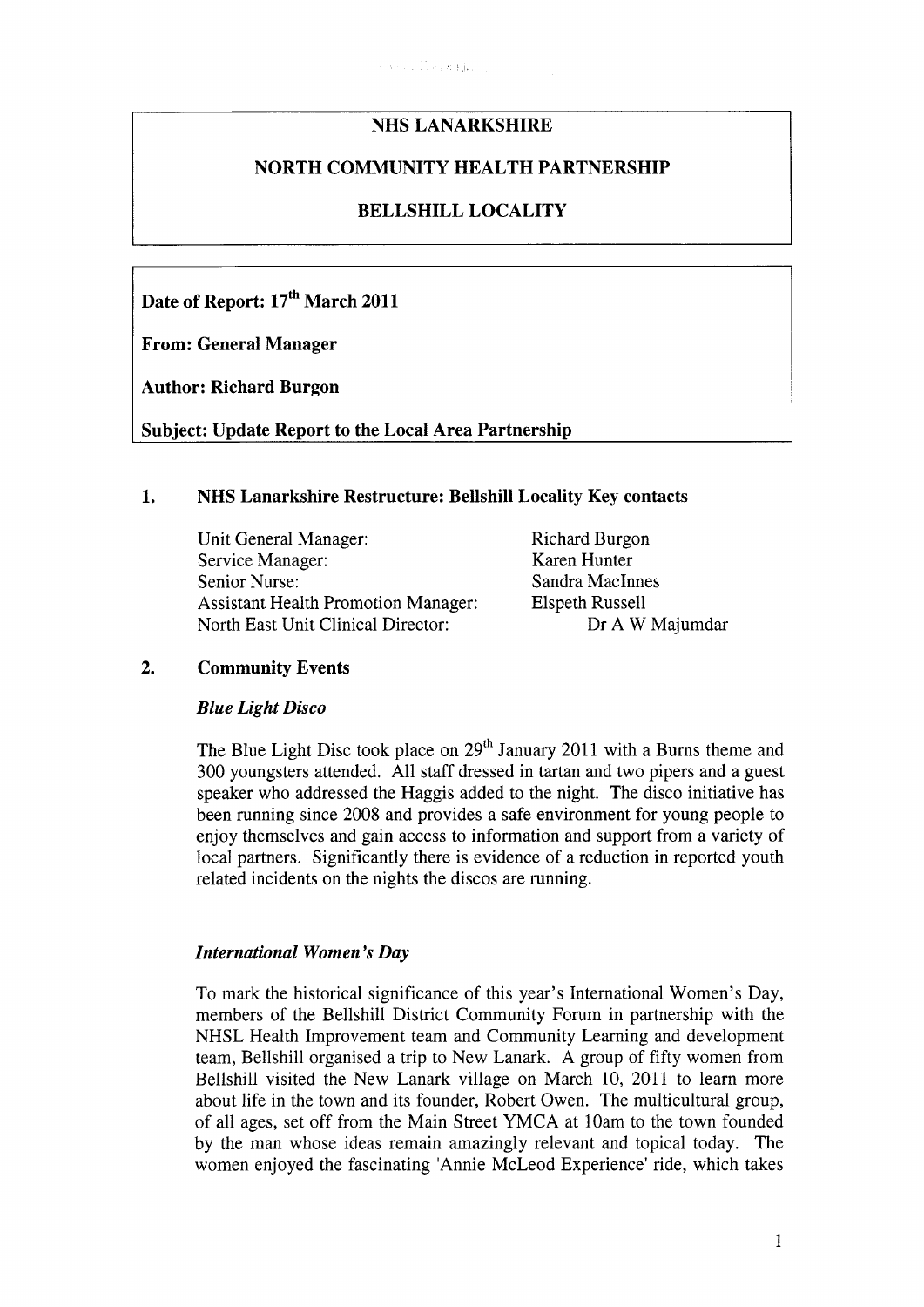you on a journey back in time. **A** guided tour was also part of the visit. The women thoroughly enjoyed the tour as it gave them an opportunity to explore the world heritage site and also to find out how people lived and worked in Owens's time.

## *Carers In formation Day*

The Bellshill & District Community Forum in partnership with NHSL organised a carers' event on 21<sup>st</sup> Feb 2011 at the Bellshill Cultural Centre. Over 50 attended the event and positive feed back was received. Representatives from a wide range of statutory and voluntary sector organisations took part by providing information stalls. Motherwell College provided complementary therapies. Fresh fruit and vegetables were made available by Lanarkshire Community Food and health Partnership.

## *Multi Faith Celebration*

Humjolie in partnership with Princess Royal Trust Lanarkshire Carers Centre and Terrence Higgins Trust organised a multi faith and multicultural celebration on  $12^{\text{th}}$  Feb 2011 at the John McCormack Community Centre, Carfin. The event was supported and funded by the Bellshill, Motherwell and Wishaw District Community Fora and NHS Lanarkshire. **As** well as entertainment, including a multi-cultural fashion show and light refreshments, there were health information stalls, Zumba workshops and health checks offered by the Keep Well team. More than 150 women from across Lanarkshire attended the celebration.

Humjolie raised E300 on the night through raffles and bought game consoles and some games for the children's ward at Wishaw General Hospital, which, along with an additional E2500 raised by people attending the Bellshill Mosque was donated to Wishaw General's Children's Ward on 11 March at the Bellshill mosque in a cheque presentation event.

# *Cervical Screening*

Cervical Screening is a method of preventing cancer by detecting and treating early abnormalities which if left untreated, could lead to cancer in a woman's cervix. Early detection and treatment can prevent 75% of cancers developing. Cervical Screening saves around 5,000 lives per year in the UK. In Scotland all women between the ages of 20 to 60 years are offered a test every three years.

Despite the various health benefits many women continue to fail to attend screening appointments. In an endeavour to address this, a targeted approach will be provided to GP practices within the Bellshill area where the screening numbers are lower than desired. This will involve pampering sessions being